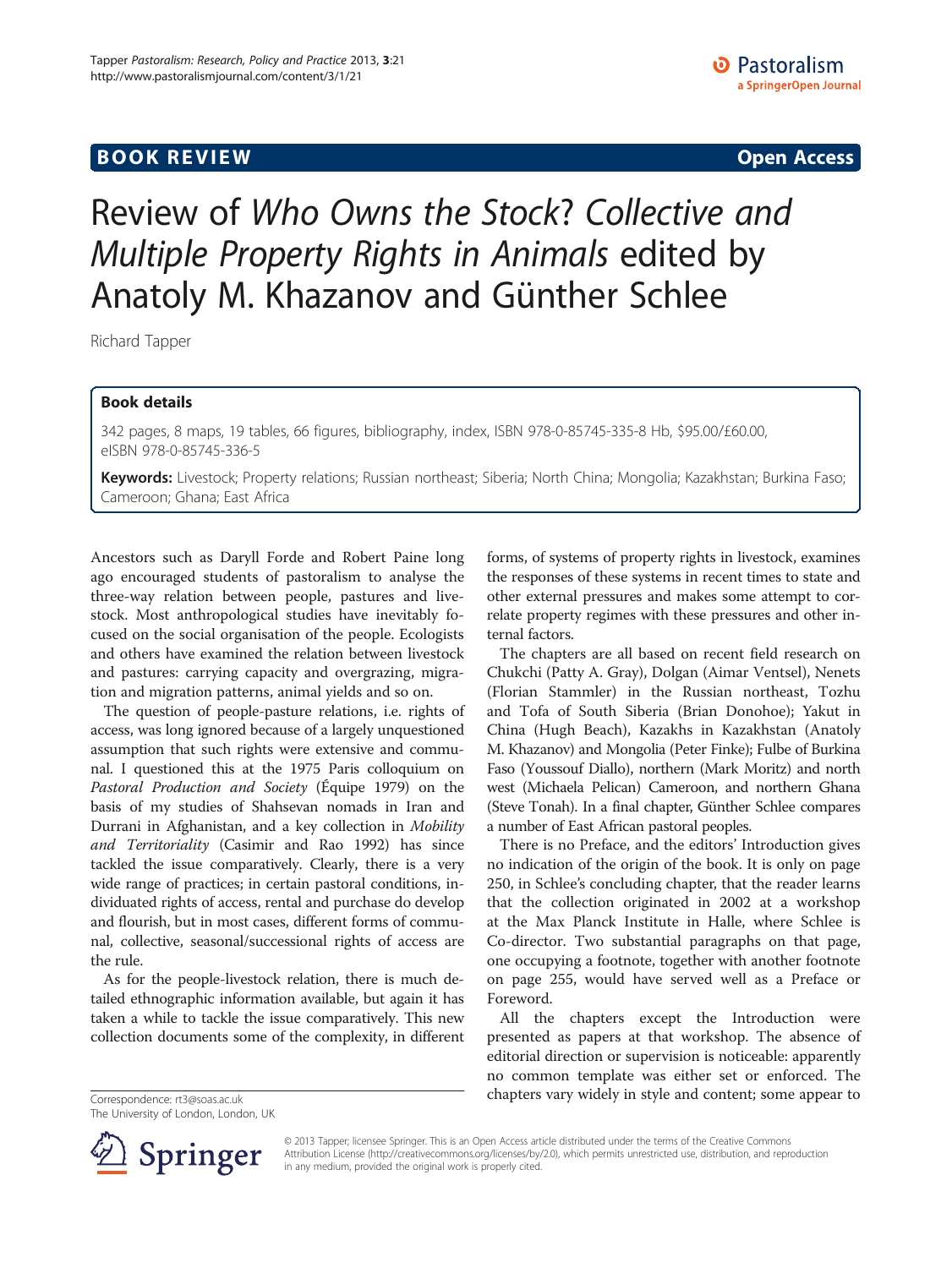have been updated; only a few cross-refer to any of the others. There is some repetition, both within and between chapters. A subeditor should have corrected numerous infelicities in the English. Maps are needed in all twelve chapters, but only six have them, and one of them is missing a scale. Most chapters contain tables and figures or (in one case and poorly reproduced) photographs. Some chapters use sketches of reindeer, cattle or camels to show fur marks, ear marks and brands: one chapter (Schlee) devotes an Appendix of no less than 23 pages to 46 sketches of camel brands - nicely drawn, but it is hard to see to what purpose in a collection of this nature. Usefully, we have footnotes not endnotes, but unfortunately the bibliographies are amalgamated into one at the end.

The stuff of discussion throughout the book is the nature of 'ownership'. We find some detailed ethnographic instances and some interesting and on the whole congruent analyses of the components of this concept in practice among a range of different pastoral societies. We are also told, particularly in the north Asian examples, how major changes in the state (to socialism then to post-socialism) differentially affected, sometimes radically, herders' property regimes and indeed their economic well-being. We read sad stories of how collectivization virtually destroyed pastoralism - but also of how herders often found ways around state policies. Then, the collapse of the socialist state led to rushed privatisation, usually resulting in the enrichment of the few and further impoverishment of the many.

Conceptualization, analysis and comparison are impeded by the usual problems with English terminology. For example, most contributors use the terms 'ownership' and 'possession' synonymously; sometimes they are distinguished, though it is not clear how. 'Property' evokes the classic notion of 'bundle of rights'; the editors also insist that property relations are social relations, though they sometimes shorten this to just property, remarking that it is 'generally accepted in the social sciences that property is a relationship between people about denying or allowing each other the use of things' (p. 13): a rather odd notion of property, surely. Several contributors extend this to social relations between people and animals, not just between people; and reindeer herders, particularly, consider the animals to own themselves, as 'autonomous agents who make decisions as to whom they will give themselves' (ibid.).

Several chapters argue for subtle distinctions between 'state' and 'collective', and between 'individual' and 'personal' and 'private' property in livestock and land. Rights in animals cannot be discussed separately from rights in land and often rights in the crops and creatures living on that land. All the chapters devote space to discussion of land rights (ownership/disposal, usufruct), sometimes more than they do to rights in livestock.

While pasturelands usually regenerate after poor seasons, livestock are notoriously vulnerable to climatic vicissitudes and other threats that can in extreme cases annihilate whole herds. Consequently, pastoral societies everywhere have developed mechanisms to insure against and/or spread these risks: multiple and collective forms of ownership, various kinds of loans and obligations of communal aid to the stricken. In these chapters, we read of many of these mechanisms - and how they have been affected, usually adversely, by outside pressures (government changes, marketization and privatisation, and 'Islamic renewal' in the African cases) that have led to greater individualization of property rights, and have not always been replaced by outside aid to alleviate stock disasters.

I should disclose my bias as reviewer. As a student in the 1960s, I read some of the now classic studies of East and West African cattle and camel pastoralists and North Asian reindeer pastoralists, but I am not familiar with the recent work on these regions - represented in this book. On the other hand, the contributors to the book appear to have little or no familiarity with pastoralists in the vast region that is more familiar to me and within which I have done fieldwork: the mixed (mainly sheep and goat) pastoralists of mountainous southwest Asia (Turkey, Iran, Afghanistan) and the camel and small stock pastoralists of the Mediterranean, North Africa and the Middle East.

The editors tell us in the Introduction that 'smallstock [sic] (sheep and goats) are not affected as a rule' (p. 2) by complex, multiple and overlapping property relations. This may be true of the pastoral societies in sub-Saharan Africa and north and Central Asia represented in this book. However, the editors (and the other contributors) appear to rely for their information regarding southwest Asian and Mediterranean small stock nomads on old comparative studies by Dahl and Hjort ([1976](#page-2-0)) and Ingold ([1980](#page-2-0)), neither of which mentions much more than Fredrik Barth's study of the Basseri (Barth [1961](#page-2-0)). They ignore the wide range of other studies published since and before - that show the Basseri to be far from typical of this vast region. I can assure the editors that their exclusion of this form of pastoralism by the generalisation that '[s]mallstock are disposed of in a straightforward manner. There are no shared rights in individual ewes or she-goats#x2019; (p. 2) is unwarranted.

Later in the Introduction, the pastoralists of the 'Eurasian steppes and the Middle East' do reappear; the existence of multiple rights in stock is acknowledged, but societies are dismissed as 'much less egalitarian', with multiple rights in livestock 'less conspicuous' than among African pastoralists. One differentiating factor, we learn, is the anticipatory inheritance of stock given to sons on marriage. This is the case with the Basseri and appears